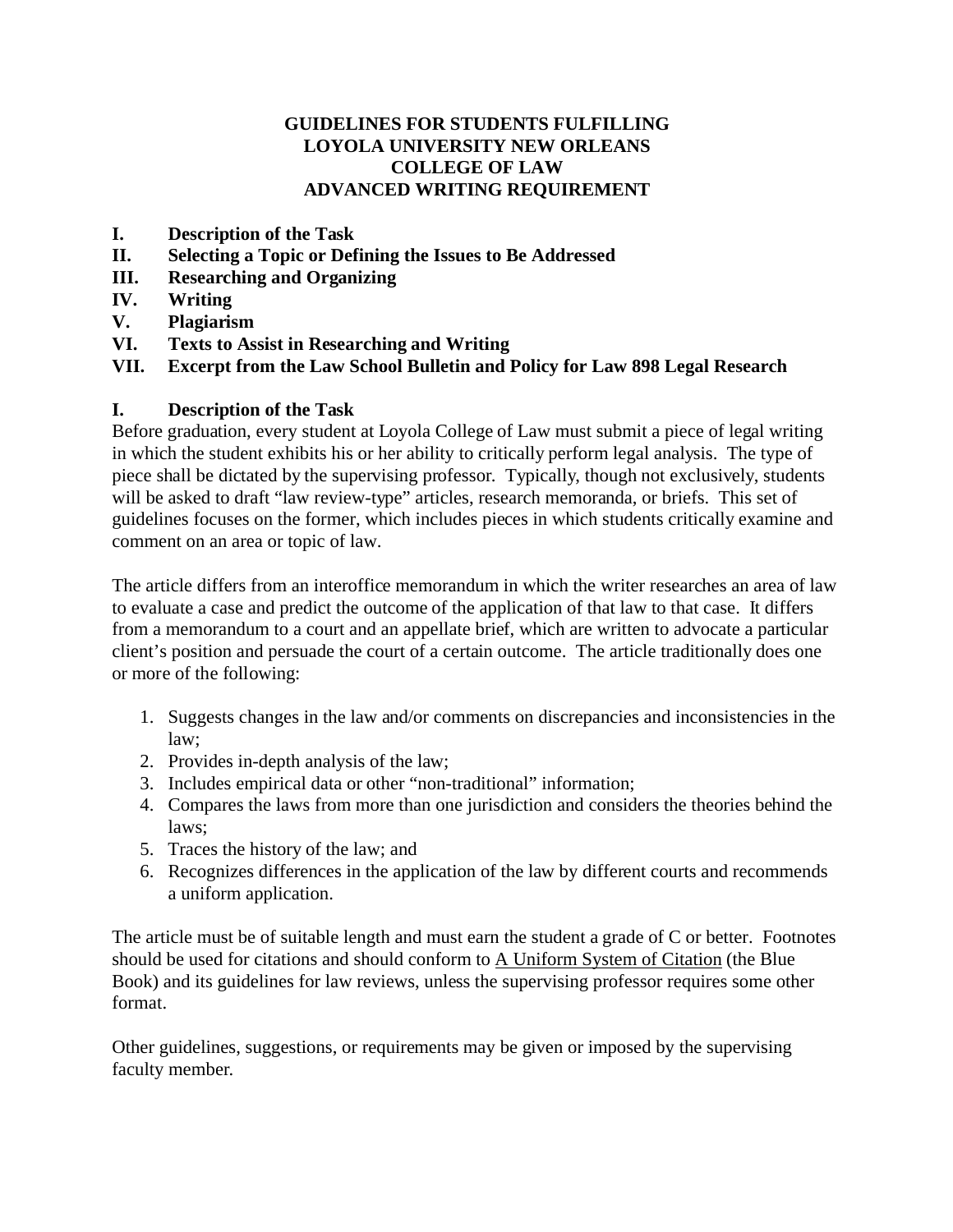### **II. Selecting a Topic or Defining the Issues to Be Addressed**

Selecting a good topic or defining the issues to be addressed is one of the most important steps you can take to ensure that you produce a strong piece of legal writing. Before selecting a topic or defining the issues, consider the following:

- 1. Any requirements placed upon you by the supervising professor, such as writing in a particular area of the law because the piece is being written in conjunction with a class;
- 2. Areas of particular interest to you because of your personal experience, educational or work background, or desire to practice, teach, or work in a particular area in the future;
- 3. Evolving areas of law in which the scholarship on a particular topic is not welldeveloped;
- 4. Recent developments in the law;
- 5. Laws that may not be accomplishing what they were intended to accomplish;
- 6. Areas of law in which lower and appellate courts have rendered conflicting decisions and the Supreme Court or the state supreme court has not yet ruled; and
- 7. The suggestions and comments of professors and practitioners who work in your area(s) of interest.

If you are writing an article, once you have some ideas for topics, consult the *Current Index to Legal Periodicals*, Westlaw, LEXIS, Bloomberg Law, or a specialty index in your area of research, such as *The Index to Tax Articles*, to determine what has been written on your potential topic(s) in the last five years. You may not duplicate what someone else has already done. Provide your supervising faculty member with a description of your topic, a preliminary outline of what you intend to cover in your article, and a preliminary bibliography, which should include a description of and citation to any articles already written that parallel your topic.

# **III. Researching and Organizing**

To research thoroughly for an article, consider primary and secondary authorities. Due to the number of sources you will consult, you should formulate a research plan before you begin researching and you should modify this plan as you conduct your research. A plan should simply identify what sources you plan to consult and in what order. Additional information that may be helpful is a note about why you are consulting a particular source, how you think it might be helpful, and how you are considering using the source in your article. Although you may not be required to produce a written research plan, a written plan may prove helpful to you as a checklist and barometer of your research progress and may help you to keep your research focused and on track.

Organize your material as you research. You will be reviewing many sources; consider using file folders or tabbed sections in a binder(s) to store your research as you collect it, or the equivalent organizational system online. Otherwise, you will end up with a large file of information that will need to be catalogued before you can even begin to work with it. Color code, number, tab, separate, put in folders–do whatever it takes to make final assimilation of the material easier when you begin to outline and write.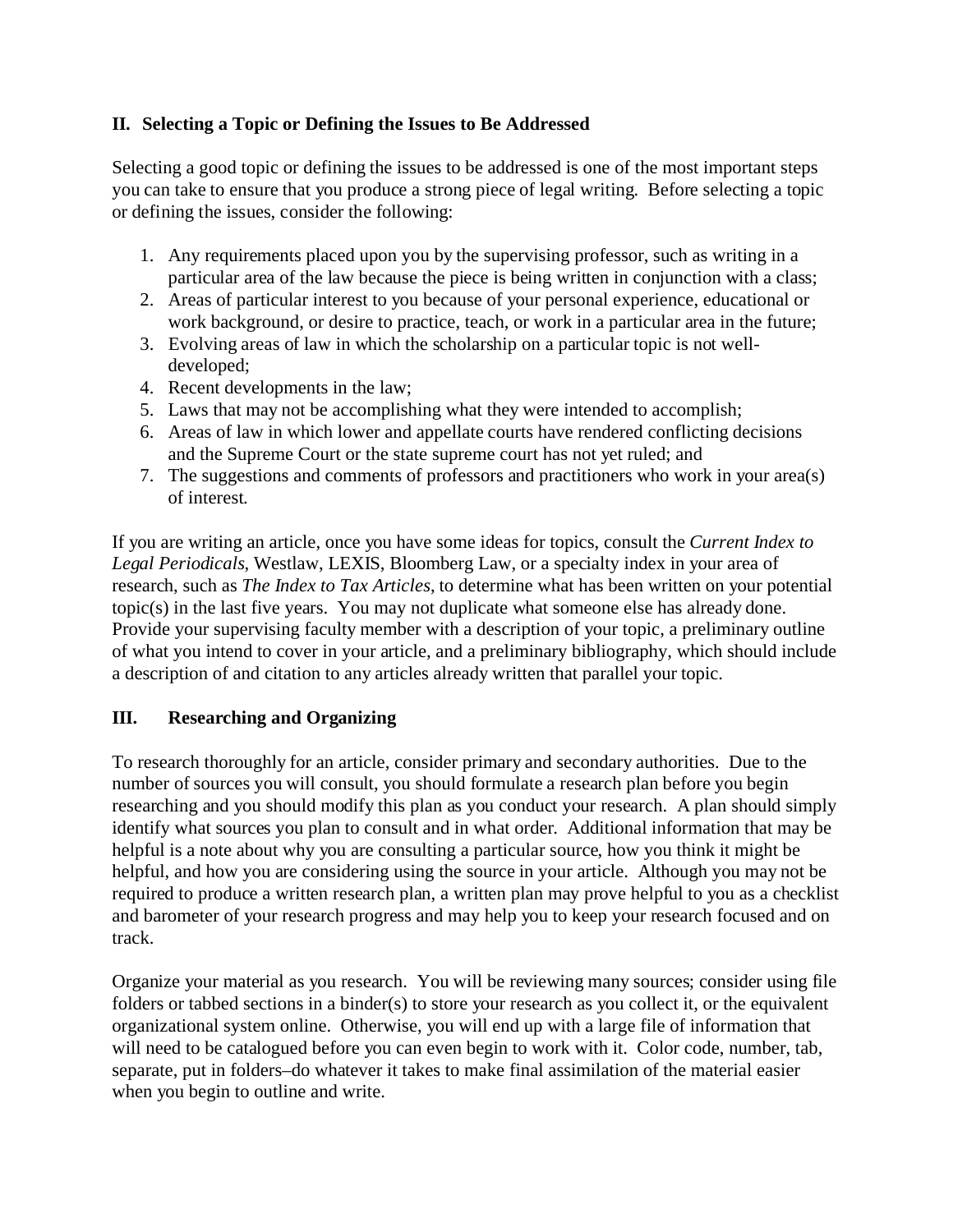Further, as you work through the material uncovered by your research, always consider how you will organize your article. Each article will have its own organizational scheme, which will be dictated in large part by the material to be conveyed to the reader. Typically, articles begin with an introduction that sets out the author's thesis or theory and provides a roadmap of the article's organizational scheme. A section or more provides background information and law the reader needs to understand the analysis and discussion of the issue. The analysis/discussion section is the section in which the article fully develops and supports the article's thesis. Additionally, most articles end with a brief conclusion section.

# **IV. Writing**

Just do it! Many of us put off writing and get caught up in researching. Prolonging research time allows us to feel that we are actively working on the piece when what we frequently are doing is avoiding the sometimes more difficult task of assimilating our ideas and committing them to paper. If you have organized well, start with the section of your article with which you feel most comfortable and begin to write. The task of writing becomes much easier once your paper is no longer blank. Also, do not add pressure to the process by feeling as if what you are writing is your final draft. Rough or somewhat polished, what is critical is that you get a draft down on paper; revising an existing document is usually easier than trying to create a perfect first draft.

Footnote as you write. Even if you will need to go back and "Bluebook" the form of the footnotes at a later time, document your sources while you are writing. If you do not, you will spend valuable time later on in the writing process retracing your steps, trying to determine exactly where you got a particular idea or quote.

Spend a major portion of your time revising your work. After you have your ideas down on paper you will inevitably see new relationships between ideas that you had not considered earlier; you may change your opinion on some issues; you may see a need to restructure part or all of your article; or you may see a need to gather additional information on a certain point. Legal analysis and understanding is a continual process that does not stop simply because you have committed some ideas to paper. Do not discard the knowledge you will gain while writing; reserve time to incorporate this knowledge into your article.

Edit and proofread your work. You are a professional, and your work must reflect that fact. Lack of attention to the details of editing and proofreading may cause the reader to question your attention to the details of researching and analyzing.

# **V. Plagiarism**

"Plagiarism" is defined as [t]he act of appropriating the literary composition of another, or parts of passages of his writings, or the ideas of language of the same, and passing them off as the product of one's own mind." *Black's law Dictionary*. Plagiarism is expressly prohibited by the Loyola College of Law Honor Code, which provides:

It shall be a violation of the honor code to plagiarize the work of another. No student shall claim or submit as his or her own original work the research, ideas or writings of another without acknowledging and clearly identifying such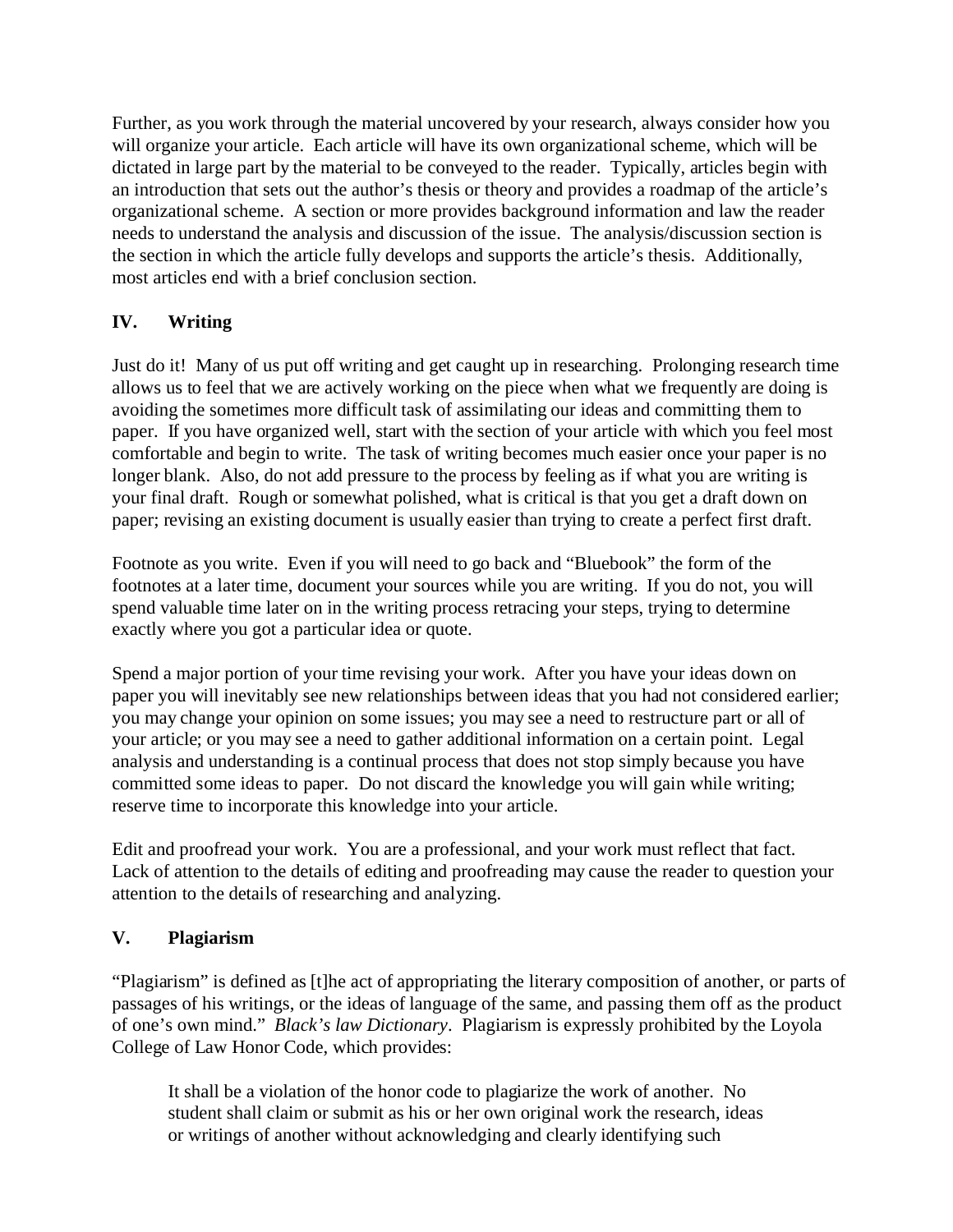material in an appropriate manner. Paraphrasing without acknowledgment of authorship is a form of plagiarism.

Paraphrasing is the close restatement of another's idea using approximately the language of the original

The Honor Code ¶ IV (B).

To avoid plagiarism, you must cite all sources from which you have quoted, paraphrased, paraphrased, or obtained unique ideas. Gray areas may arise in which an idea may not be particularly unique to any one source. In those cases, you will need to use your discretion, but you should err on the side of giving attribution to the authority or authorities. Keep in mind that citation to authority strengthens legal writing, rather than weakening it.

# **VI. Texts to Assist in Researching and Writing**

Below is a short list of several sources that may assist in researching and writing. Some of the sources listed may already be familiar to you. You should also review some published law review articles to become more familiar with what the finished product will look like.

Mary B. Ray & Jill J. Ramsfield, *Legal Writing: Getting it Right and Getting it Written* (West any edition) (see specific sections on scholarly writing as well as sections on various style and grammar issues).

Elizabeth Fajans & Mary R. Falk, *Scholarly Writing for Law Students* (West).

Eugene Volokh, *Writing a Student Article*, 48 J. Leg. Educ. 247 (1998). (Volokh has also

published a book on scholarly writing based on this article).

*A Uniform System of Citation* (most recent edition).

*Texas Law Review Manual on Usage & Style*.

Bryan A. Garner, *The Elements of Legal Style*.

Bryan Garner, *The Redbook: A Manual on Legal Style*.

Mary Garvey Algero, *Louisiana Legal Research* (Carolina Academic Press).

Mary Garvey Algero, et al., *Federal Legal Research* (Carolina Academic Press).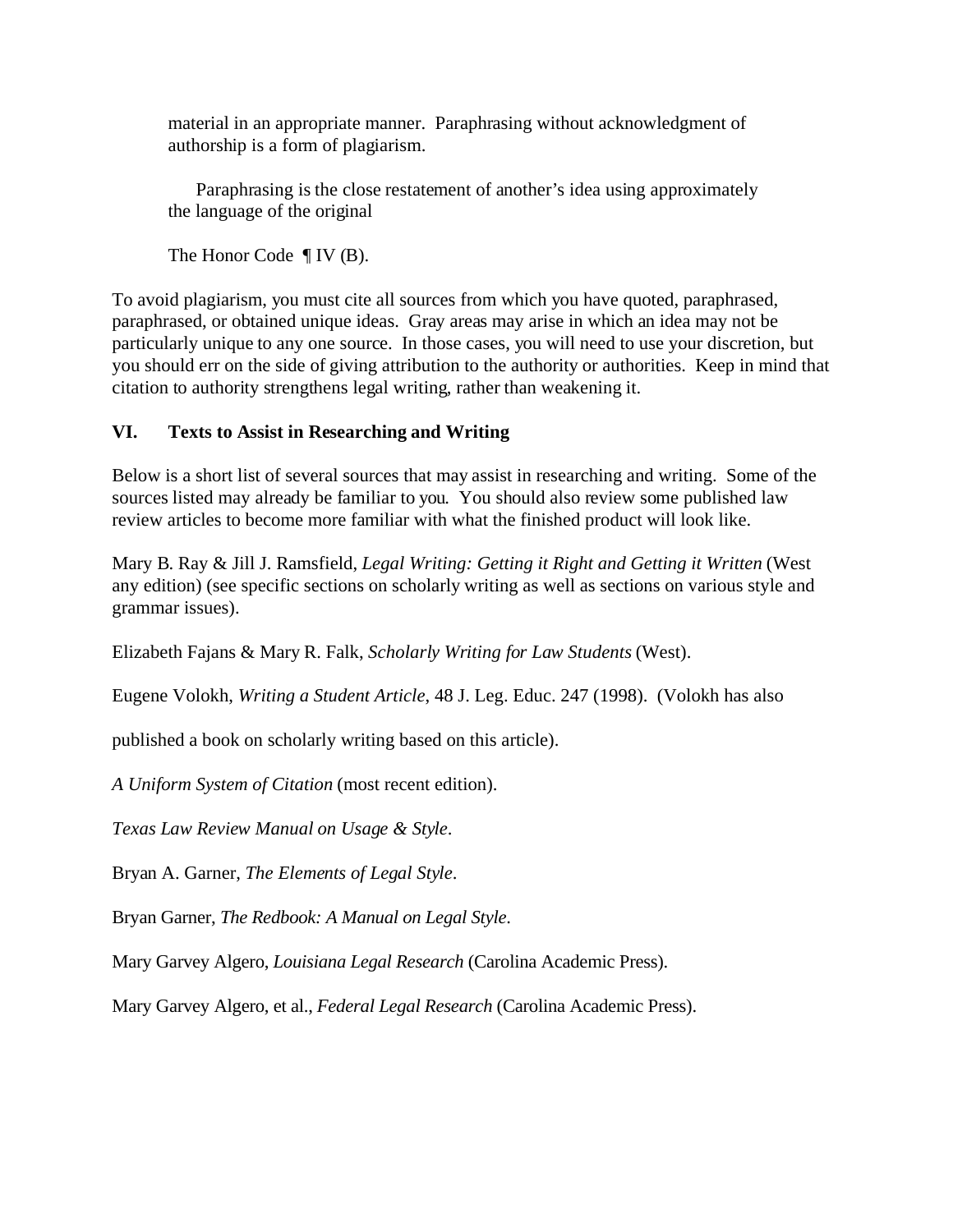#### **VII. Excerpt From the Law School bulletin on the Writing Requirement and Policy for Law 898 Legal Research**

As a requirement of graduation, each student must submit a piece of legal writing in which the student exhibits the ability to perform legal analysis, in addition to the writing done in the Lawyering I and Lawyering II classes. No paper will fulfill the upper-level writing requirement unless it has been preceded by a bibliography, outline, and at least one rough draft. Any faculty member supervising the paper must give the student feedback on at least one draft.

Guidelines for preparing a paper that satisfies the writing requirement are available from the Law Records Office or online at https://law.loyno.edu/student-resources/academic-affairs. The writing requirement is satisfied when a paper receives a grade of C or higher and the professor who grades the paper indicates on LORA or to Law Records the paper met the writing requirement standard. Students must tell the professor at the beginning of the project the paper will be used to satisfy the writing requirement. Students must attach the writing requirement form to the paper when the paper is submitted for grading. The form instructs professors to indicate on LORA or report to Law Records the writing requirement was satisfied by the student's paper.

Papers written in the following courses, when taught for at least 2 hours, may be used to satisfy the writing requirement:

- LAW L782 Law and Poverty Seminar
- LAW L802 Law and Education Seminar
- LAW L809 American Legal History Seminar
- LAW L813 Evidence/Procedure Seminar
- LAW L816 Comparative Law Seminar (2- or 3-hour credit assignment)
- LAW L819 Construction Industry Law Seminar
- LAW L826 Advanced Torts Seminar
- LAW L827 Contracts/Commercial Law Seminar
- LAW L831 European Union Law Seminar
- LAW L834 Environmental Justice
- LAW L846 Seminar in Scholarly Writing
- LAW L853 Family Law Seminar
- LAW L855 Child Advocacy Seminar
- LAW L859 Regulation of Sports Industry Seminar
- LAW L862 Criminal Law Seminar
- LAW L865 Juvenile Law Seminar
- LAW L877 Constitutional Law Seminar
- LAW L883 Dialogues in Law and Ethics
- LAW L884 International Law Seminar
- LAW L885 Gender Law in Practice
- LAW L886 Environmental Law Seminar
- LAW L887 Federal Taxation Seminar
- LAW L890 Regulation of Entertainment Industries Seminar
- LAW L892 Law Review Seminar
- LAW L893 Public Interest Law Journal Honors Tutorial (only for comment)
- LAW L894 Public Interest Law Journal Seminar
- LAW L898 Legal Research (2-hour credit assignment)
- LAW L905 Advanced Legal Writing
- LAW L910 Law and Religion Seminar